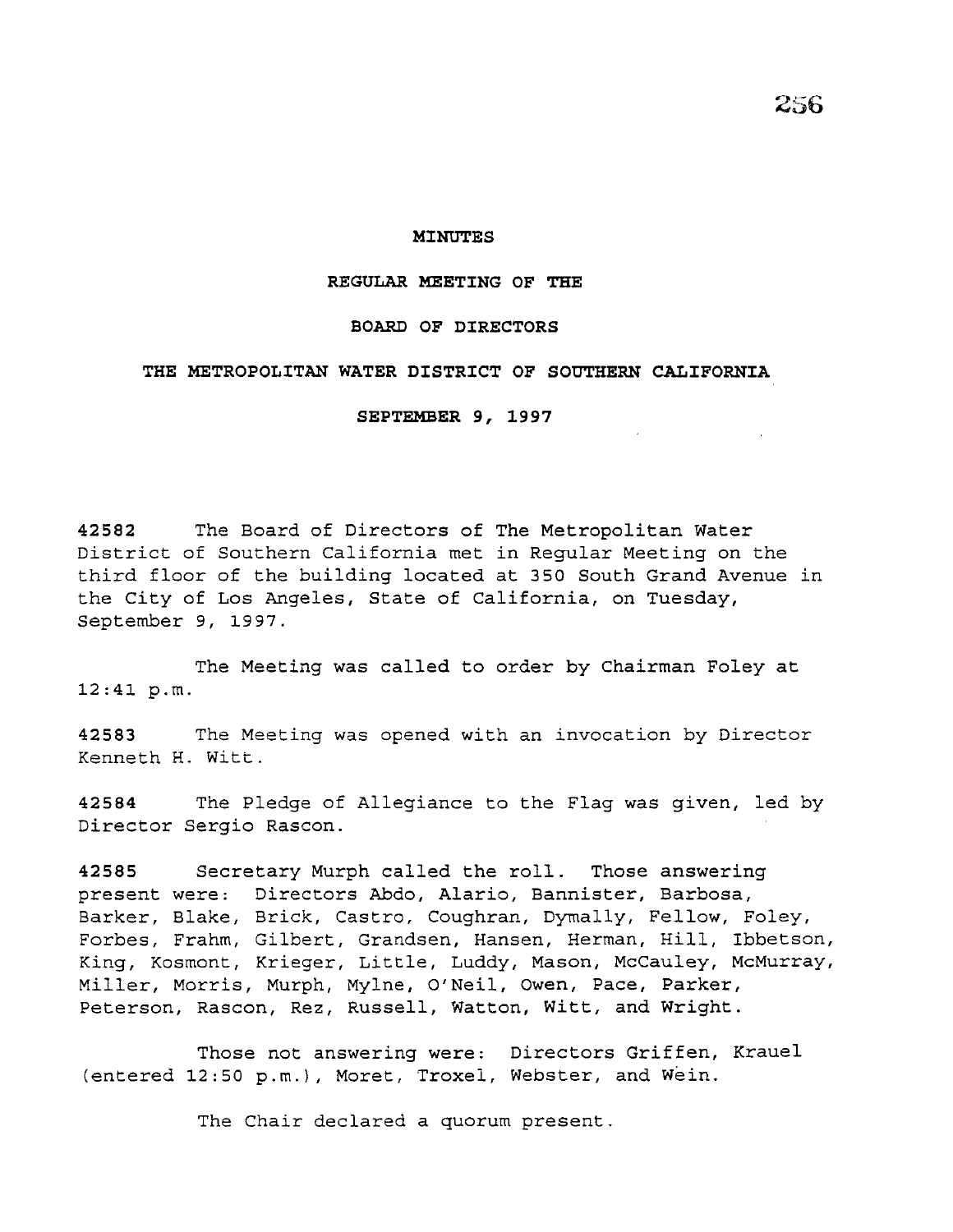42586 Chairman Foley introduced his son, Lt. Commander John Foley, and members of the Chairman's Advisory Board from the Laguna Niguel and Mission Viejo areas.

42587 At 12:46 p.m. Chairman Foley called a public hearing to receive comments on the proposed standby charge for Calleguas Annexation No. 52.

No members of the public responded and the Chair closed the public hearing at 12:48 p.m.

42588 Chairman Foley inquired if there were any additions to the agenda. There being none, the Chair declared only those matters listed on the agenda would be considered.

42589 Chairman Foley invited members of the public to address the Board on matters within the Board's jurisdiction. No members of the public requested to speak.

42590 Director Watton introduced Sheila Manning and Don Lande, members of the Board of Rainbow Municipal Water District, and Joe Bocanegra, the General Manager.

42591 There being no objection, the Chair declared the Minutes for the Board Meetings on August 12 and 19, 1997, are deferred.

42592 Special Nominating Committee Chairman Rez reported that the committee, with four of the five Directors present, by a unanimous vote of those present, nominates Director Chester C. Gilbert to serve as a nonofficer member of the Executive Committee for the term ending December 31, 1997, replacing former Director Henry J. Meyer.

Chairman Foley called for other nominations from the floor. Hearing none, Director Rez moved, seconded by Director Ibbetson, that the nominations be closed and for the Board Secretary to record that Director Chester C. Gilbert has been elected to serve as a nonofficer member of the Executive Committee for the unexpired portion of the term ending December 31, 1997.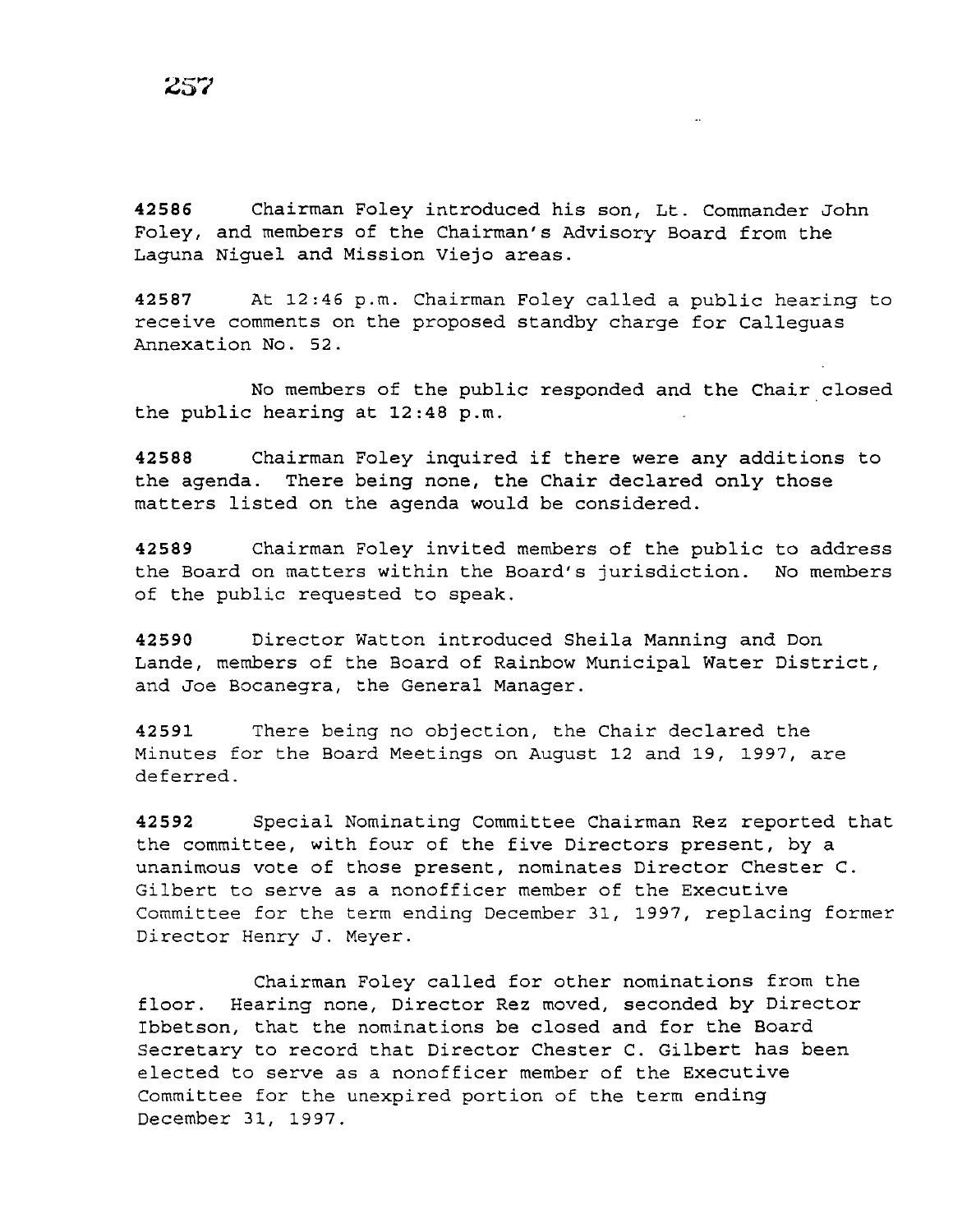**42593** Vice Chairman Barker moved, seconded by Director Blake and carried, authorizing the preparation of a Commendatory Resolution for former Director Henry J. Meyer who represented the City of Long Beach.

**42594** Director Morris moved, seconded by Board Secretary Murph and carried, authorizing a sixty-day leave of absence for Director McMurray, commencing September 10, 1997.

**42595** Chairman Foley announced the Board Workshop scheduled for Sunday and Monday, September 28 and 29, 1997, will be held at the Embassy Suites Hotel in Oxnard, to consider Water Supply Reliability and Governance, and urged all Directors to attend.

**42596** Special Committee on Real Property Management Chairman King reported on the continuing development and construction of the new Headquarters Building, and that the project remains on schedule and within budget. He announced that the next meeting of the committee will be held on September 23, 1997, at 7:30 a.m. in the Catellus Conference Room at Union Station, with a tour of the construction site to follow.

Director Krauel took her seat at 12:50 p.m.

**42597** Chairman Foley announced the appointments of Directors Barker and Barbosa as at-large members of the Asset Financing Corporation.

**42598** General Manager Wodraska reported that detailed presentations were made at the Water Planning and Resources and Executive Committees regarding Colorado River matters, discussing the status of the California Plan and the Southwest Center for Biological Diversity lawsuit wherein a favorable ruling was obtained. He stated work is continuing on the California Plan.

**42599** General Manager Wodraska reported that since the last meeting with the San Diego County Water Authority regarding the SDCWA/IID negotiations, no further meetings have been held.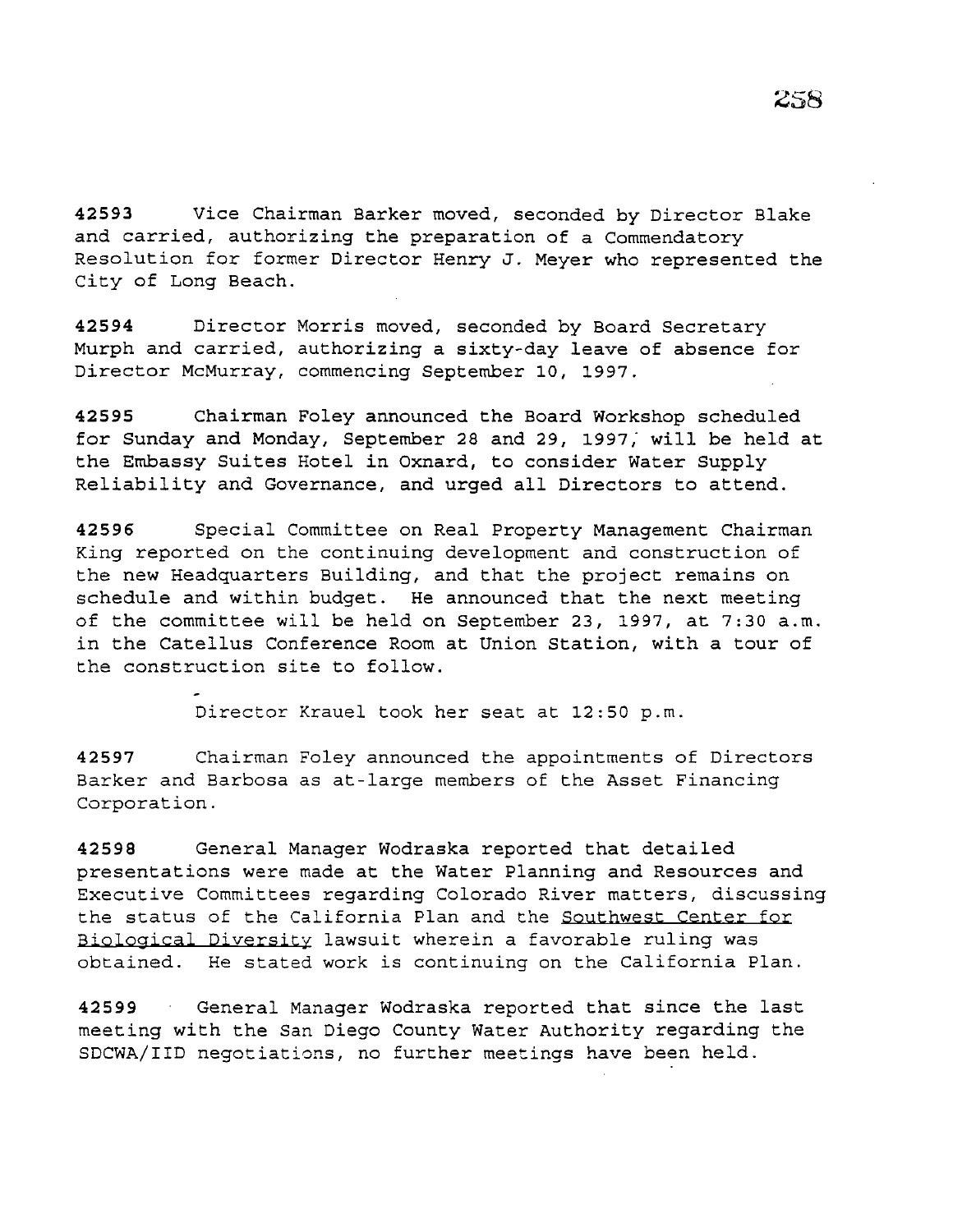## **42600** By video, the Board received the following reports:

Chief Financial Officer Becker reported on Metropolitan's financial condition. He stated Metropolitan is currently spending \$40 to \$50 million per month on the Capital Improvement Program and, therefore, preparations are being made for a revenue bond sale in the latter part of this calendar year or in early 1998, depending on market conditions. Mr. Becker also reported that \$73 million of the Rate Stabilization funds will be used during the fiscal year to balance the budget and minimize rate impacts.

Chief of Operations Malinowski reported on the Whitewater turnout, not far from Palm Springs, where Metropolitan delivers water to Desert Water Agency and Coachella Valley Water District. The two desert water agencies have a combined entitlement to State project water of 61,200 acre-feet a year, but since they have no physical connection to receive that water, they take delivery of Metropolitan's Colorado River water at the Whitewater turnout, and Metropolitan takes delivery of their State project water at Devil Canyon. He stated this arrangement has worked for everyone, and Metropolitan saved about \$8 million last year by factoring the desert agencies State water into our blending program. Mr. Malinowski then introduced Dick Green, Desert Branch Manager, who gave an update on a new efficiency study to see if there are any cost benefits of the unattended operation of the five desert pumping plants. Mr. Malinowski further stated there was no more news on the El Nino condition, and that he has assigned a team to do a survey of the District's physical facilities that could be damaged by extremely high rainfall and that protective work will be done where appropriate.

Chief Engineer Snyder reported on activities at the Eastside Reservoir: work on the pumping plant that would pump water into the reservoir and how it would operate was shown, with the pumping plant scheduled to go into operation in April 1999; and the West Portal of the pressure tunnel that will take water from the pumping plant to the reservoir was shown. He also reported on the Drainage Water Quality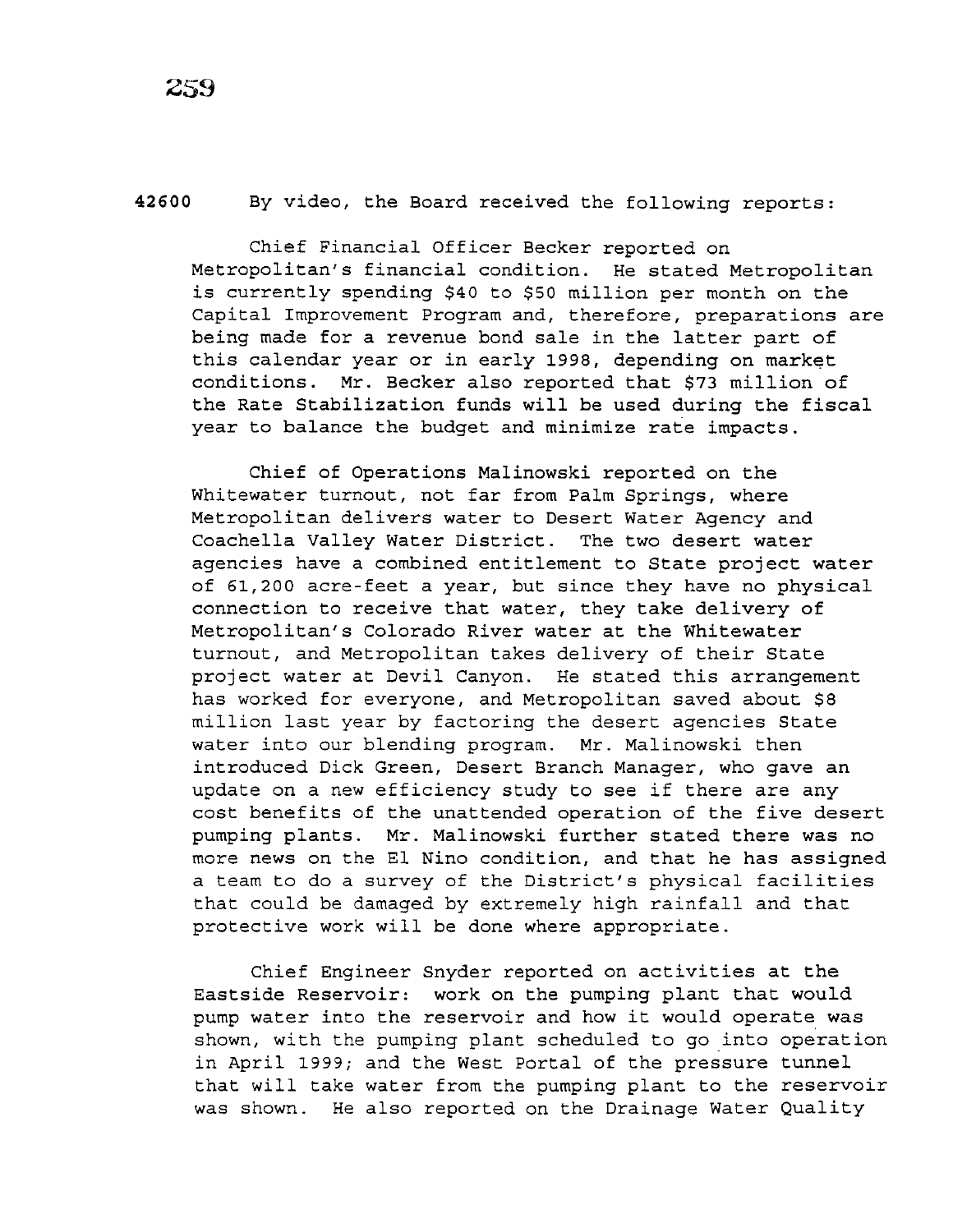Management Plan, the watershed protection project for Lake Mathews.

Chief of Planning and Resources Man reported on the division's Environmental Planning Branch, whose personnel are responsible for providing environmental clearance for all of Metropolitan's activities through the preparation of environmental documents and the acquisition of environmental permits and agreements. They handle environmental monitoring and reporting to insure District compliance with mitigation programs, permits, and agreements. She then introduced Laura Simonek, manager of the Environmental Planning Branch, who gave an overview of some of its activities at the Eastside Reservoir Project, the new Headquarters building at Union Station, and other capital improvement projects. The Environmental Planning Branch is also responsible for tracking and reviewing outside projects for their effects on Metropolitan's facilities and programs, and reviews all property acquisitions, lease requests, and development proposals on Metropolitan's properties. Another major accomplishment of the Environmental Planning Branch is directing Metropolitan's compliance with both the State and Federal Endangered Species Acts. Ms. Man then further stated that environmental planning is an essential element of nearly every Metropolitan project, and that Metropolitan is legally responsible to comply with the vast array of environmental laws and regulations that impact its activities.

42601 General Manager Wodraska reported on the status of the bankruptcy filed by the Atkinson construction company. Mr. Wodraska also discussed the joint venture of the Atkinson-Washington-Zachry contract on the Eastside Reservoir Project. He stated that Morrison Knudsen Corporation, a major construction company, was acquired by "Washington" and is now using the Morrison Kundsen name; and the joint venture is continuing its work on the project. Mr. Wodraska announced that on October 13, there will be a tour of the new Eagle Rock Control Center; and on October 21, 1997, Metropolitan and the California Urban Water Agencies will be sponsoring a tour of the Butte Creek Project, a Category III project of the Bay-Delta, and invited all Directors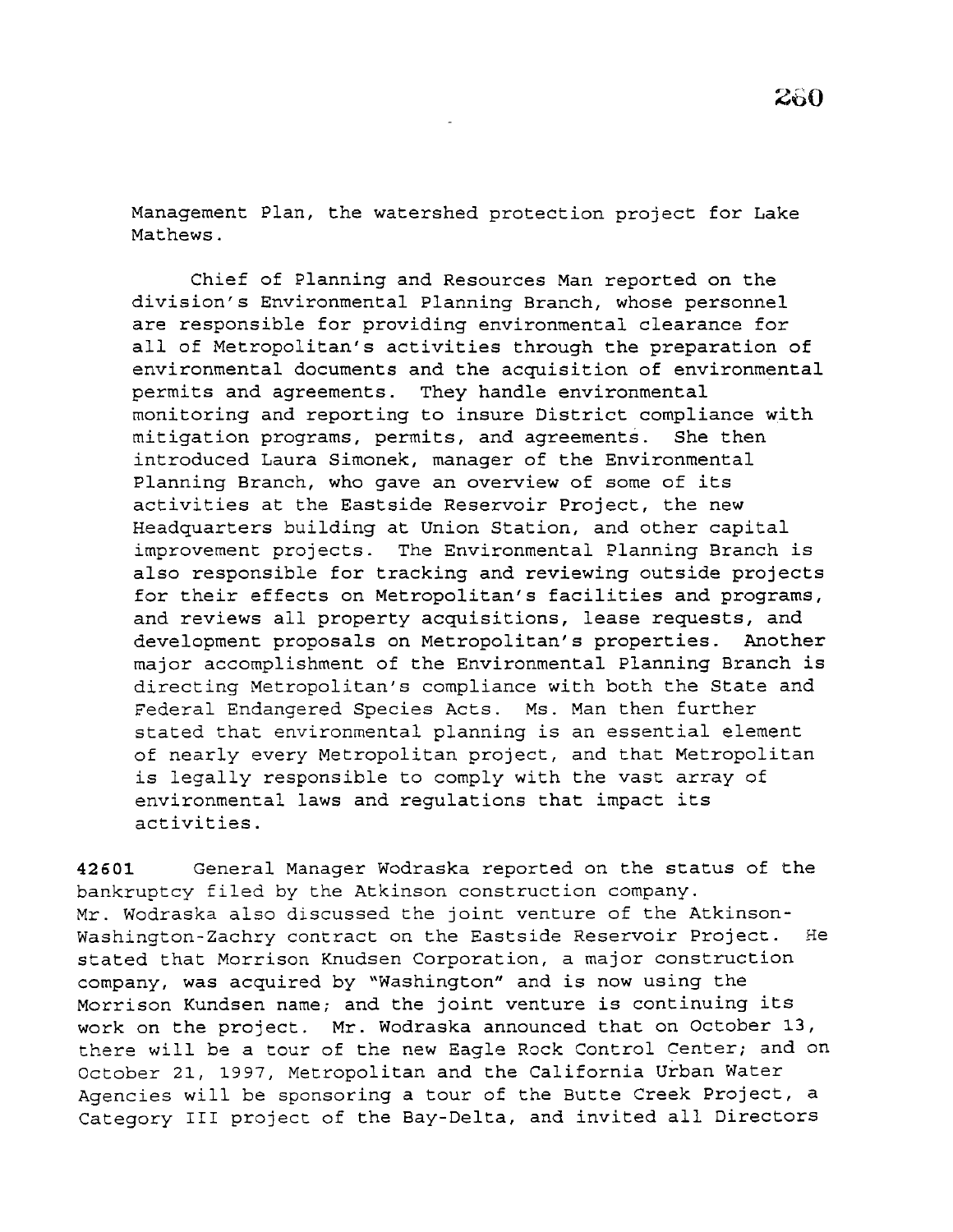to participate in these tours. Mr. Wodraska then reported on a copy of the letter, just received, from Coachella Valley Water District, dated September 8, 1997, signed by Tom Levy, General Manager-Chief Engineer, to the State Water Resources Control Board, regarding its application to appropriate water rights on the Whitewater Stormwater Channel. Mr. Levy's letter indicates that Coachella has filed an application to appropriate tailwater from the Whitewater River. The letter also indicates Coachella looks forward to working with Metropolitan.

**42602** General Counsel Taylor reported on the Southwest Center for Biological Diversity v. United States Bureau of Reclamation case, wherein the court issued a summary judgment in favor of the parties, including Metropolitan, opposing that action, and the Bureau is now free to go ahead with the planning on the Colorado River multi-species program. Mr. Taylor announced that the Legal Department has scheduled its retreat on Wednesday and Thursday, September 10 and 11, 1997, at the Embassy Suites in Oxnard, to review its strategic plan.

Director Pace moved, seconded by Director Dymally and carried, and the Board approved the Consent Calendar Items, **M.I. 42603** through **M.I. 42613,** as follows:

**42603** Awarded a fixed price construction contract to Pacific Constructors, Inc., for \$520,700 to install the final cover and complete the closure of the Iron Mountain Landfill in accordance with State and Federal regulations, as set forth in the General Manager's letter dated August 19, 1997.

**42604** Authorized (1) Appropriation No. 15298 in the amount of \$875,000 from the Pay-As-You-Go Fund to finance all estimated costs of design, construction, contract administration, and field inspection for the Joseph Jensen Filtration Plant Washwater Tank No. 1 roof repair and interior coating; (2) the General Manager to have all work performed; and (3) delegating to the General Manager the authority to award a lump-sum contract not to exceed \$715,000 for repair of the tank, including design, demolition, construction, and coating, subject to the contract being in form approved by the General Counsel, as set forth *in* the General Manager's letter dated August 19, 1997.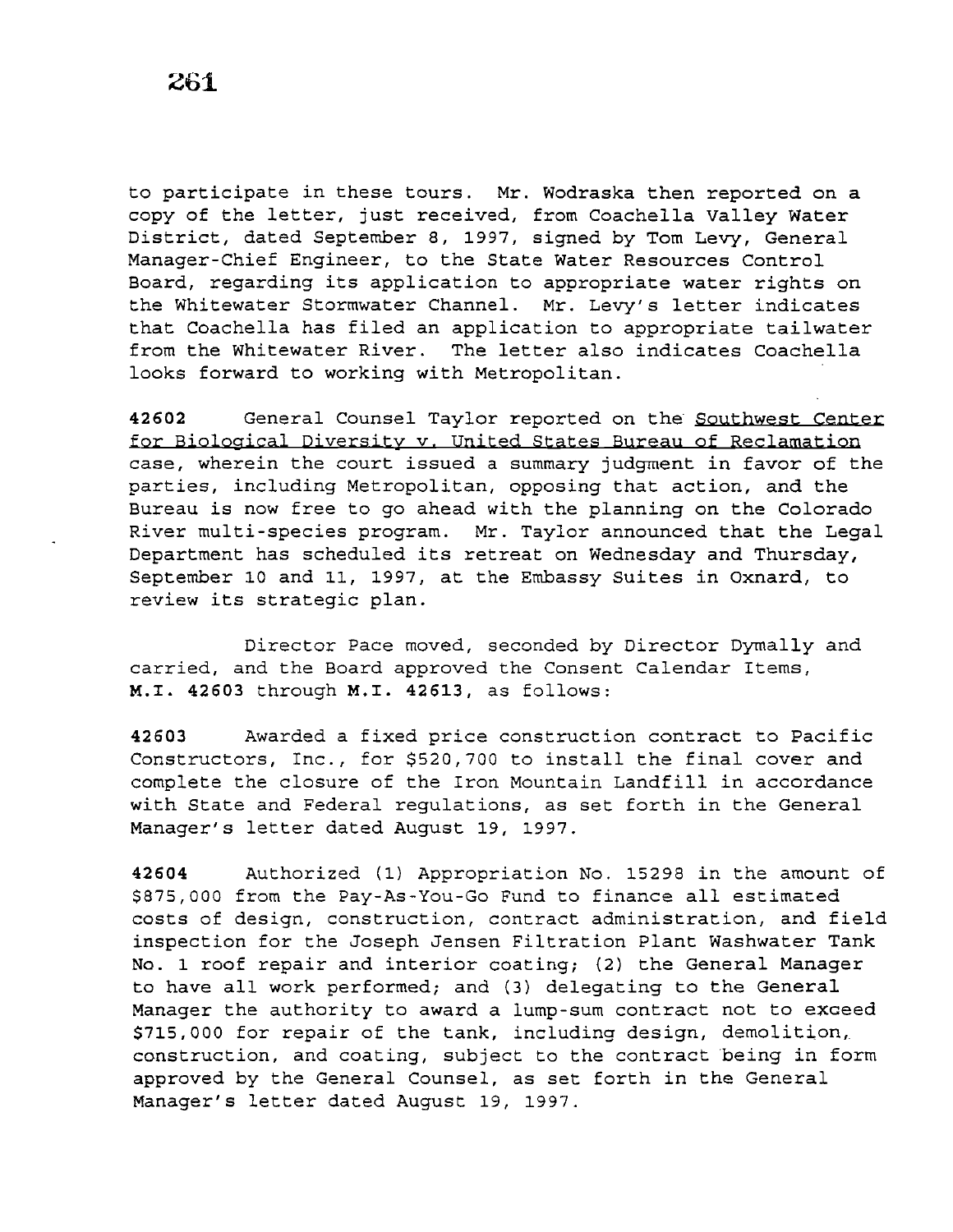42605 To construct a warehouse facility at the Henry J. Mills Filtration Plant, the Board (1) reviewed, considered, and approved Addendum No. 2 to the Henry J. Mills Filtration Plant Expansion Final Environmental Impact Report, and found there is no substantial evidence that the proposed modifications will create any new significant impacts; (2) authorized Appropriation No. 15305 in the amount of \$150,000 from the Pay-As-You-Go Fund to finance all estimated costs in advance of award of a contract for final design and construction; and (3) authorized the General Manager to have all work performed in advance of design and construction, as set forth in the General Manager's letter dated August 19, 1997.

42606 For the initial planning, design, and implementation of the Windows NT operating system to workstations and servers, the Board authorized (1) Appropriation No. 15308 in the amount of \$1,518,000 from the Pay-As-You-Go Fund to finance all estimated costs for Stage One of the Windows NT Migration to Workstation and Server Program; and (2) the General Manager to have all necessary work performed to complete Stage One of the three-stage Windows NT Migration to Workstation and Server Program, as set forth in the General Manager's letter dated August 20, 1997.

42607 Authorized (1) Appropriation No. 15310 in the amount of \$930,000 from the Pay-As-You-Go Fund to finance design to relocate the chlorine facility at the F.E. Weymouth Filtration Plant; and (2) the General Manager to have all work performed in advance of award of a construction contract, as set forth in the General Manager's letter dated August 19, 1997.

42608 The Board (1) authorized the General Manager to enter into contracts with member agencies and subagencies for seasonal shift storage, substantially in the form of Contracts A and B, respectively, attached to the General Manager's letter dated August 21, 1997, subject to the contracts being in form approved by the General Counsel; and (2) adopted the Administrative Code changes to Sections 4107 through 4112 and 4401 to reflect principles listed in the detailed report of the foregoing letter to modify the Seasonal Storage Service Program as shown in Attachment A to the letter dated August 21, 1997.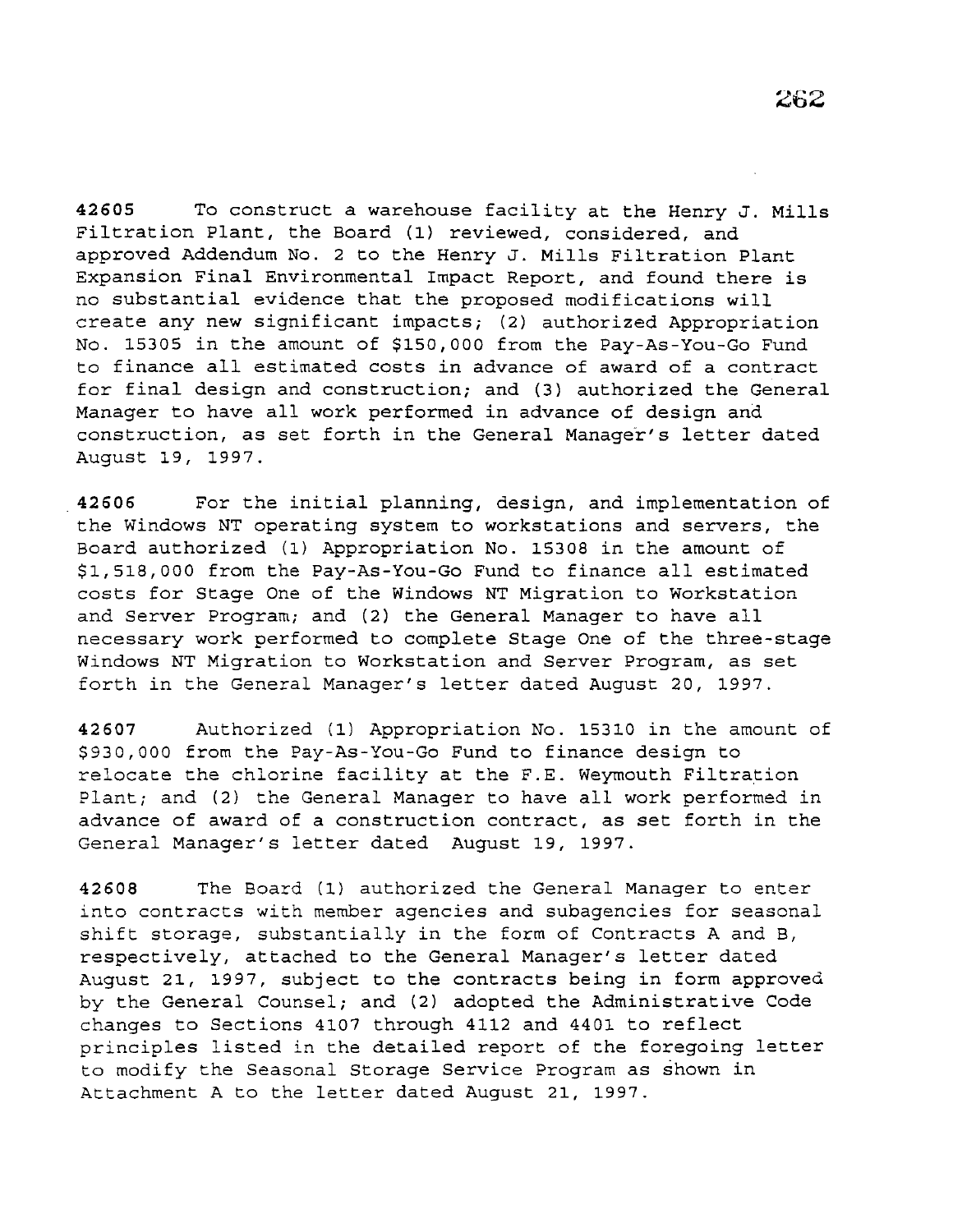**42609** The Board (1) approved the Commercial, Industrial, and Institutional Conservation Program as described in the General Manager's letter dated August 22, 1997; and (2) authorized the General Manager to enter into agreements with member agencies in excess of \$250,000 to participate in the Program, beginning in fiscal year 1997-98.

Director Blake requested to be recorded as abstaining.

**42610** Authorized the General Manager to pay Metropolitan's share of the total contribution to the Colorado River Association-Six Agency Committee for fiscal year 1997-98 in the amount of \$7,948, as set forth in the General Manager's letter dated August 21, 1997.

**42611** Authorized the General Manager to pay Metropolitan's share of the total contribution to the Six Agency Fund for fiscal year 1997-98 in the amount of \$437,864, as set forth in the General Manager's letter dated August 21, 1997.

**42612** Authorized the General Manager to execute the Water Supply Management Agreement with Orange County Basin as described in the General Manager's letter dated August 21, 1997, substantially in the form of Attachment A, and update existing cyclic storage agreements at time of renewal to be consistent with these provisions.

**42613** Authorized Change Orders Nos. 1 and 2 for the amounts of \$165,595 and \$267,950, respectively, for a total of \$433,545, to Nissho Iwai American Corporation for the pump procurement contract on the Eastside Reservoir Project, as set forth in the General Manager's letter dated August 26, 1997.

**42614** Chairman Foley announced Agenda Item 8-1, the agreement with Stockmar Industrial, Inc., for supplemental labor, has been withdrawn.

**42615** General Counsel Taylor reported that actipn was taken on Agenda Items 9-13 and 9-15 by the Legal and Claims Committee, and there was no need for these items to be considered in closed session.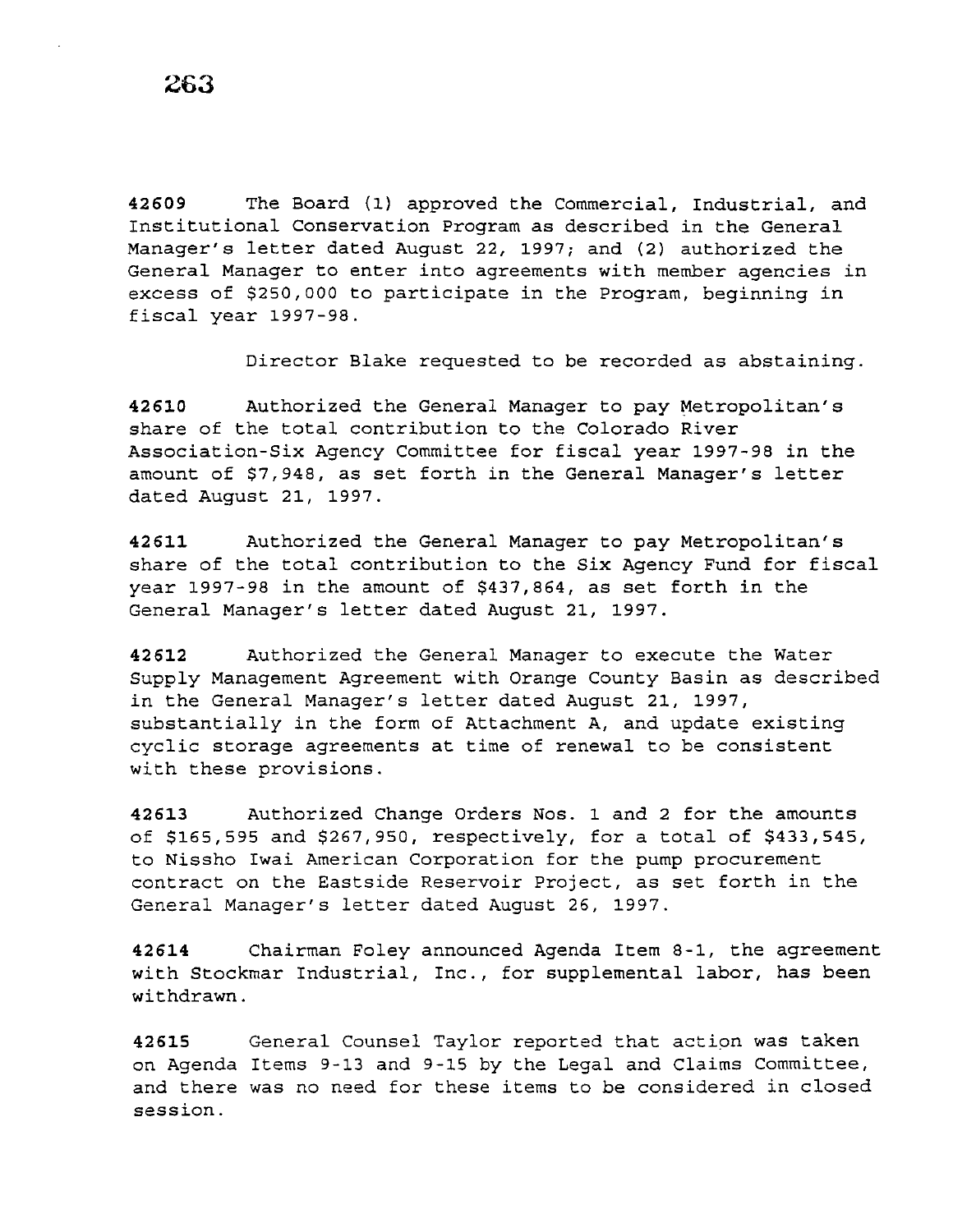42616 Legal and Claims Committee Chairman Rez moved, seconded by Director Blake and carried, and the Board approved a settlement of the litigation entitled CTSI Corporation v. MWD, Los Angeles County Superior Court Case BC147573, on the terms set forth in the confidential Supplemental Board letter dated September 8, 1997, which terms of the settlement were not disclosed as the settlement must be approved by the opposing party.

Directors Dymally and Murph requested to be recorded as abstaining.

42617 Legal and Claims Committee Chairman Rez moved, seconded by Director Blake and carried, and the Board confirmed the settlement authority which it previously approved in the cases of Metropolitan Water District y. Hyman/JWP West, Los Angeles County Superior Court Case PC018069, and Hyman/JWP West v. Metropolitan Water District, Los Angeles County Superior Court Case BC156768, as set forth in the General Counsel's confidential Supplemental Board letter dated September 8, 1997. The terms of the settlement authority were not disclosed as the settlement must be approved by the opposing party.

42618 Director Krauel commented on Agenda Item 8-1 being withdrawn by staff after it was already considered by one of the committees, and asked what was the proper procedure in such a situation. General Counsel Taylor responded that he would review the matter and submit a memo regarding the procedure.

42619 Budget and Finance Committee Chairman Blake moved, seconded by Engineering and Operations Committee Chairman Miller and carried, and the Board (1) authorized Appropriation No. 15309 in the amount of \$1,900,000 from the Pay-As-You-Go Fund to finance costs for the design and construction of stray current drain and monitoring stations along the Second Lower and Sepulveda Feeders; (2) authorized the General Manager to have all work performed; and (3) delegated authority to the General Manager to award a contract, not to exceed \$1,085,000, as set forth in the General Manager's letter dated August 19, 1997.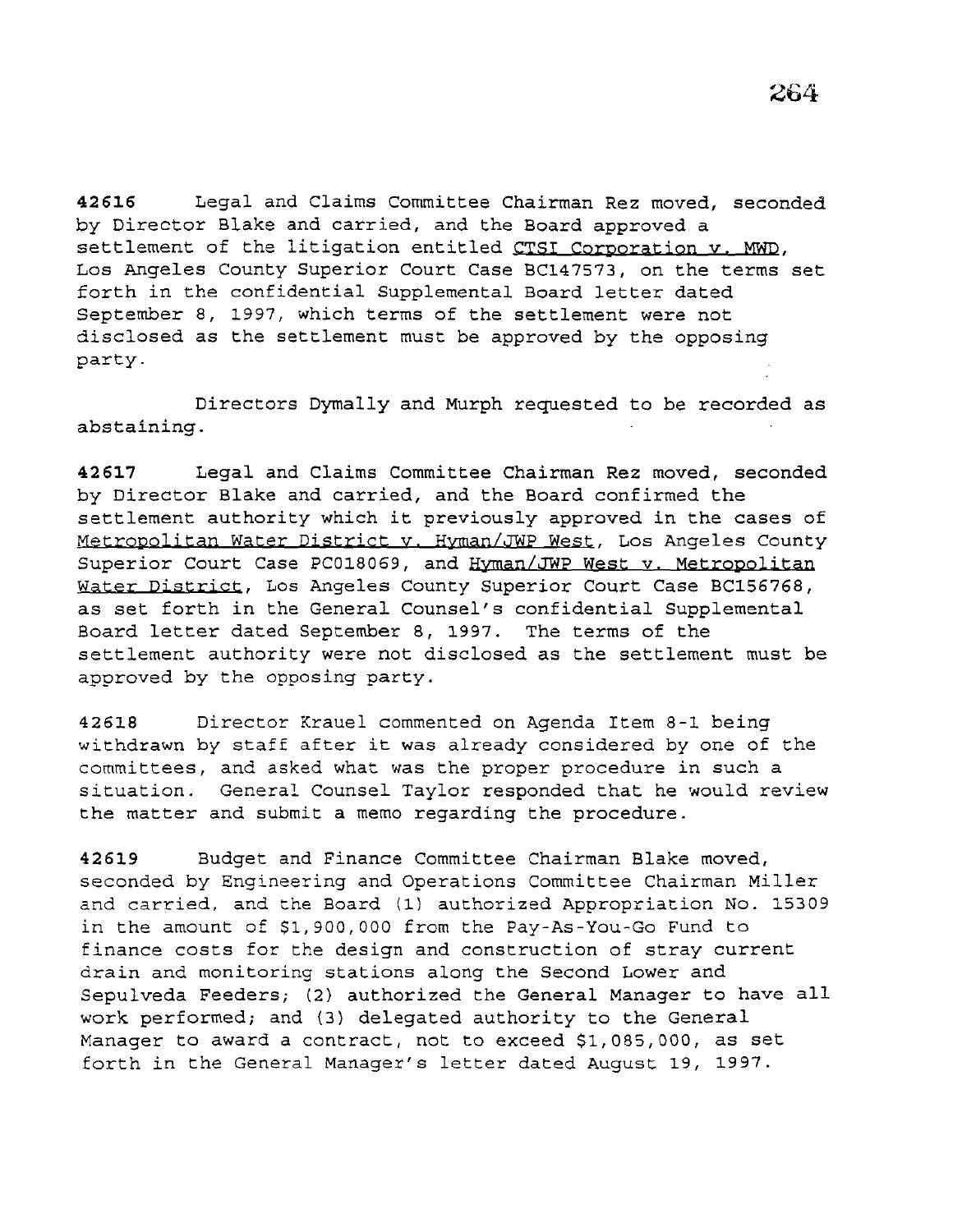**42620** Budget and Finance Committee Chairman Blake moved, seconded by Engineering and Operations Committee Chairman Miller and carried, authorizing (1) No. 16 to Appropriation No. 15122, an increase of \$46,300,000 to a total of \$345,627,000 from the 1996 Revenue Bond Construction Fund, to finance costs for the construction of the Riverside Pipeline South of the Inland Feeder Program; and (2) the award of a fixed price construction contract to Steve P. Rados, Inc., for \$34,400,000, as set forth in the General Manager's letter dated August 19, 1997.

Directors Frahm, Krauel, Mason, Parker, and Watton requested to be recorded as voting no because of the timing and sizing of the Inland Feeder Project.

Director Russell requested the record show he did not participate in this item.

42621 Budget and Finance Committee Chairman Blake moved, seconded by Engineering and Operations Committee Chairman Miller and carried, authorizing (1) No. 17 to Appropriation No. 15122, an increase of \$56,400,000 to a total of \$402,027,000 from the 1996 Revenue Bond Construction Fund, to finance costs for the construction of the Riverside Pipeline North of the Inland Feeder Program; and (2) the award of a fixed price construction contract to L.H. Woods & Sons, Inc., for \$42,651,552, as set forth in the General Manager's letter dated August 19, 1997.

Directors Frahm, Krauel, Mason, Parker, and Watton requested to be recorded as voting no because of the timing and sizing of the Inland Feeder Project.

42622 Budget and Finance Committee Chairman Blake moved, seconded by Engineering and Operations Committee Chairman Miller and carried, authorizing (1) No. 2 to Appropriation No. 15242, an increase of \$2,112,000 to a total of \$4,395,000 from the Pay-As-You-Go Fund, to finance the cost of furnishing and installing an emergency power generation system at the F.E. Weymouth Filtration Plant; and (2) the award of a construction contract in the amount of \$1,162,000 to Mills Construction Co., Inc., as set forth in the General Manager's letter dated August 19, 1997.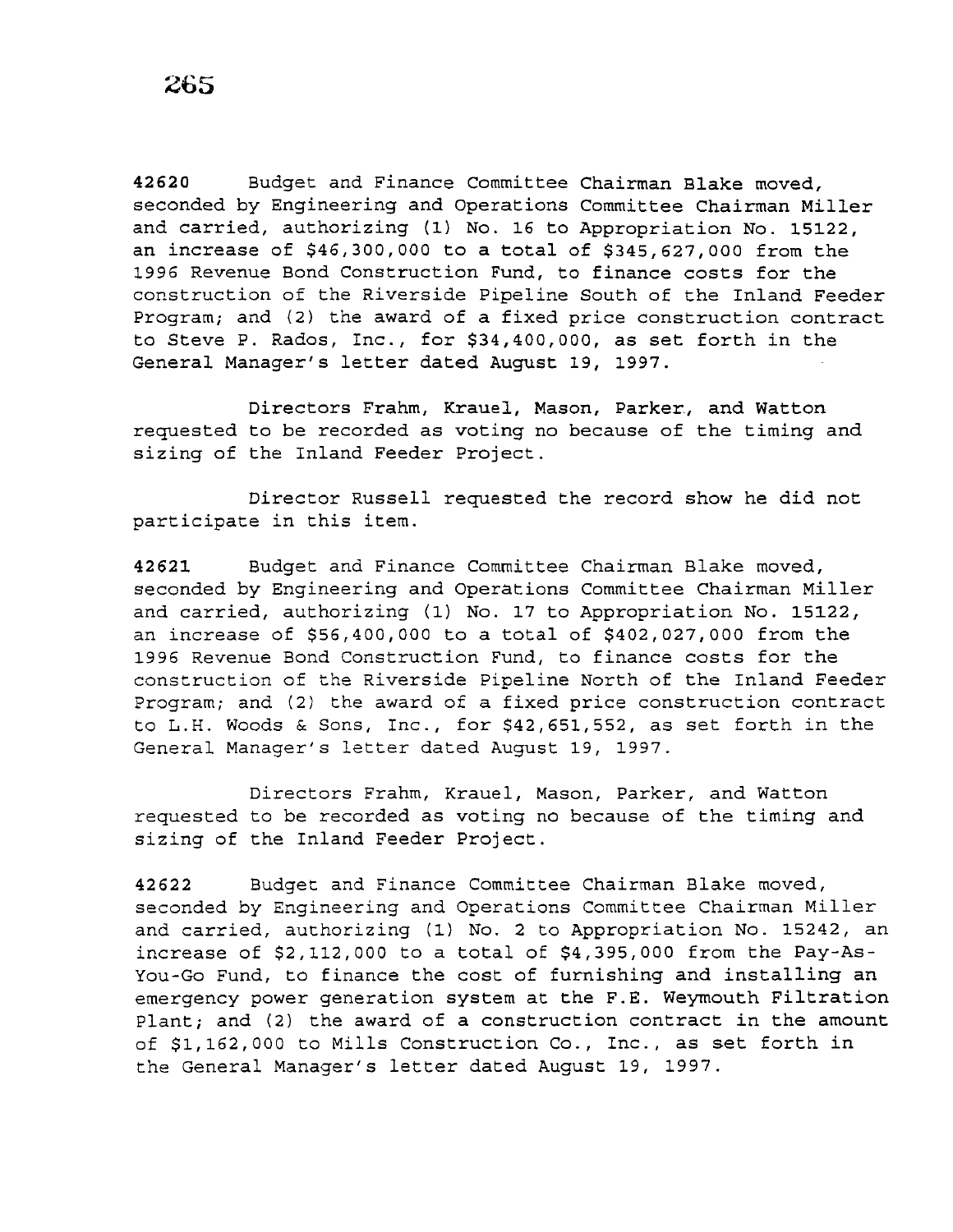42623 Water Planning and Resources Committee Chairman Brick moved, seconded by Budget and Finance Committee Chairman Blake and carried, and the Board (1) adopted Resolution 8556 shown as Exhibit A to the General Manager's letter dated August 19, 1997, granting Calleguas Municipal Water *District's* request for consent to the concurrent annexation of Annexation No. 52 Parcel A to Calleguas and Metropolitan, and establish formal terms and conditions for the annexation; (2) certified that *it* has reviewed and considered the information contained in the Mitigated Negative Declaration prior to reaching a decision on the project; and {3) adopted Resolution 8557 to impose standby charges at the rate of \$9.58 per acre or per parcel of less than one acre within the proposed annexation, in the form of Exhibit B to the foregoing letter; said Resolutions entitled:

Resolution 8556

RESOLUTION OF THE BOARD OF DIRECTORS OF THE METROPOLITAN WATER DISTRICT OF SOUTHERN CALIFORNIA CONSENTING TO THE ANNEXATION OF ANNEXATION NO. 52 PARCEL A UPON CONCURRENT ANNEXATION TO CALLEGUAS MUNICIPAL WATER DISTRICT AND FIXING THE TERMS AND CONDITIONS OF SAID ANNEXATION TO THE METROPOLITAN WATER DISTRICT OF SOUTHERN CALIFORNIA

Resolution 8557 RESOLUTION OF THE BOARD OF DIRECTORS OF THE METROPOLITAN WATER DISTRICT OF SOUTHERN CALIFORNIA FIXING AND ADOPTING WATER STANDBY CHARGE CONTINGENT UPON ANNEXATION

Directors Grandsen and Miller requested to be recorded as abstaining.

42624 Water Planning and Resources Committee Chairman Brick moved, seconded by Director Blake and carried, that the Board adopt policy principles on water use efficiency which would be used to guide staff in crafting acceptable language to support a sustainable, overall CALFED solution for the Bay-Delta watershed, as set forth in the 2nd Revision of the General Manager's letter dated September 8, 1997. These principles would be used in staff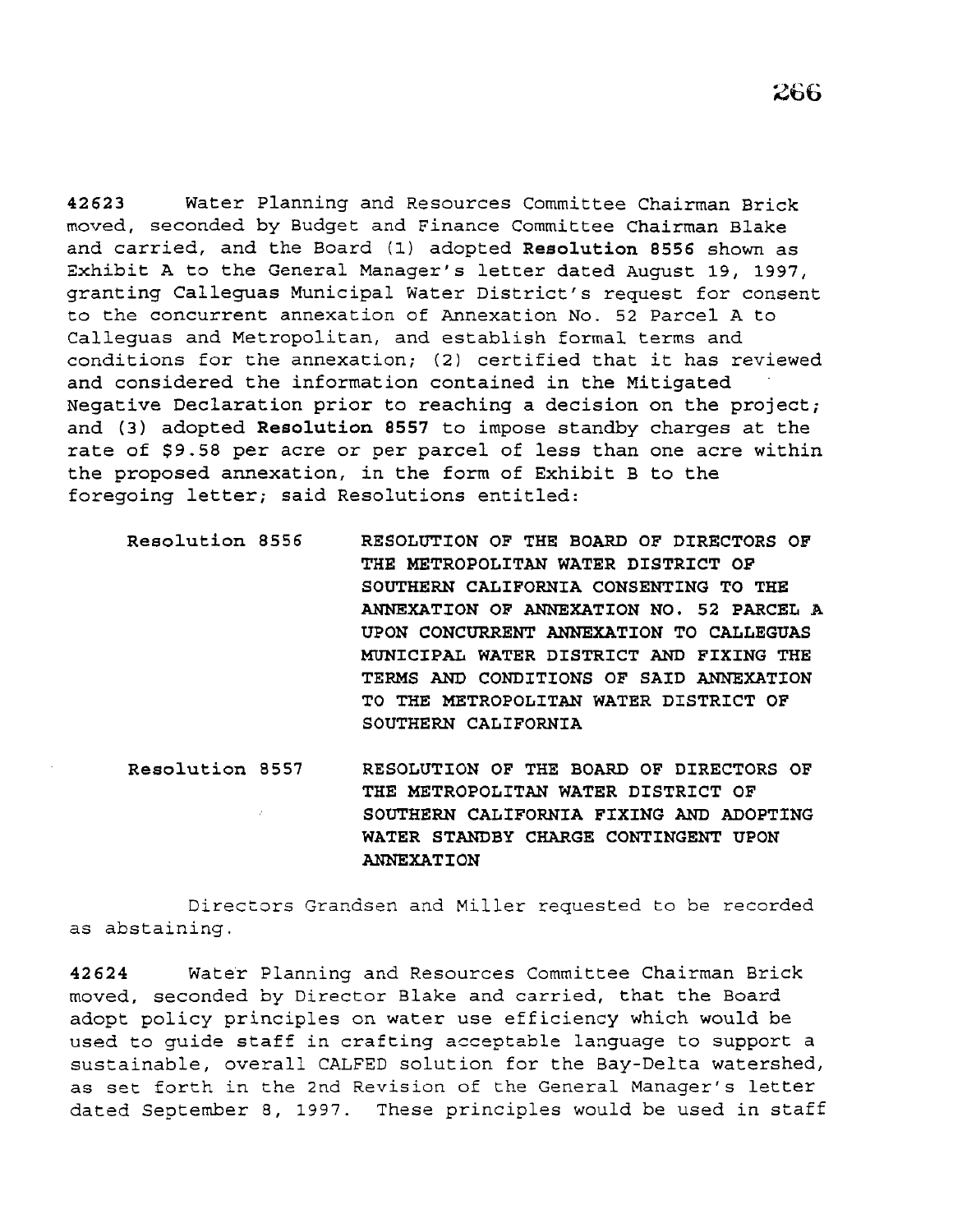negotiations with CALFED, the California Urban Water Agencies, and the Environmental Water Caucus. A separate Board letter for September, Item 9-10, provides information on the pending revisions to the Best Management Practices currently being considered by the California Urban Water Conservation Council in a parallel action.

Director Frahm withdrew from the Meeting at 1:26 p.m.

42625 Legal and Claims Committee Chairman Rez moved, seconded by Director Blake, and the Board, by a two-thirds vote, adopted Resolution 8558 declaring the necessity for the Inland Feeder Project and for the properties described in Exhibits A and B attached to the General Manager's letter dated August 26, 1997, and directing the General Counsel to commence condemnation proceedings in San Bernardino County to acquire the easements, said Resolution entitled:

# A RESOLUTION OF THE BOARD OF DIRECTORS OF THE METROPOLITAN WATER DISTRICT OF SOUTHERN CALIFORNIA DIRECTING THE CONDEMNATION OF CERTAIN PROPERTY SITUATED IN THE COUNTY OF SAN BERNARDINO (INLAND FEEDER PROJECT)

Directors Krauel, Mason, Parker, and Watton requested to be recorded as voting no because of the timing and sizing of the Inland Feeder Project.

42626 Legal and Claims Committee Chairman Rez moved, seconded by Director Blake, and the Board, by a two-thirds vote, adopted Resolution 8559 declaring the necessity for the Inland Feeder Project and for the properties described in Exhibits A and B attached to the General Manager's letter dated August 26, 1997, and directing the General Counsel to commence condemnation proceedings in Riverside County to acquire the easements, said Resolution entitled:

A RESOLUTION OF THE BOARD OF DIRECTORS OF THE METROPOLITAN WATER DISTRICT OF SOUTHERN CALIFORNIA DIRECTING THE CONDEMNATION OF CERTAIN PROPERTY SITUATED IN THE COUNTY OF RIVERSIDE (INLAND FEEDER PROJECT)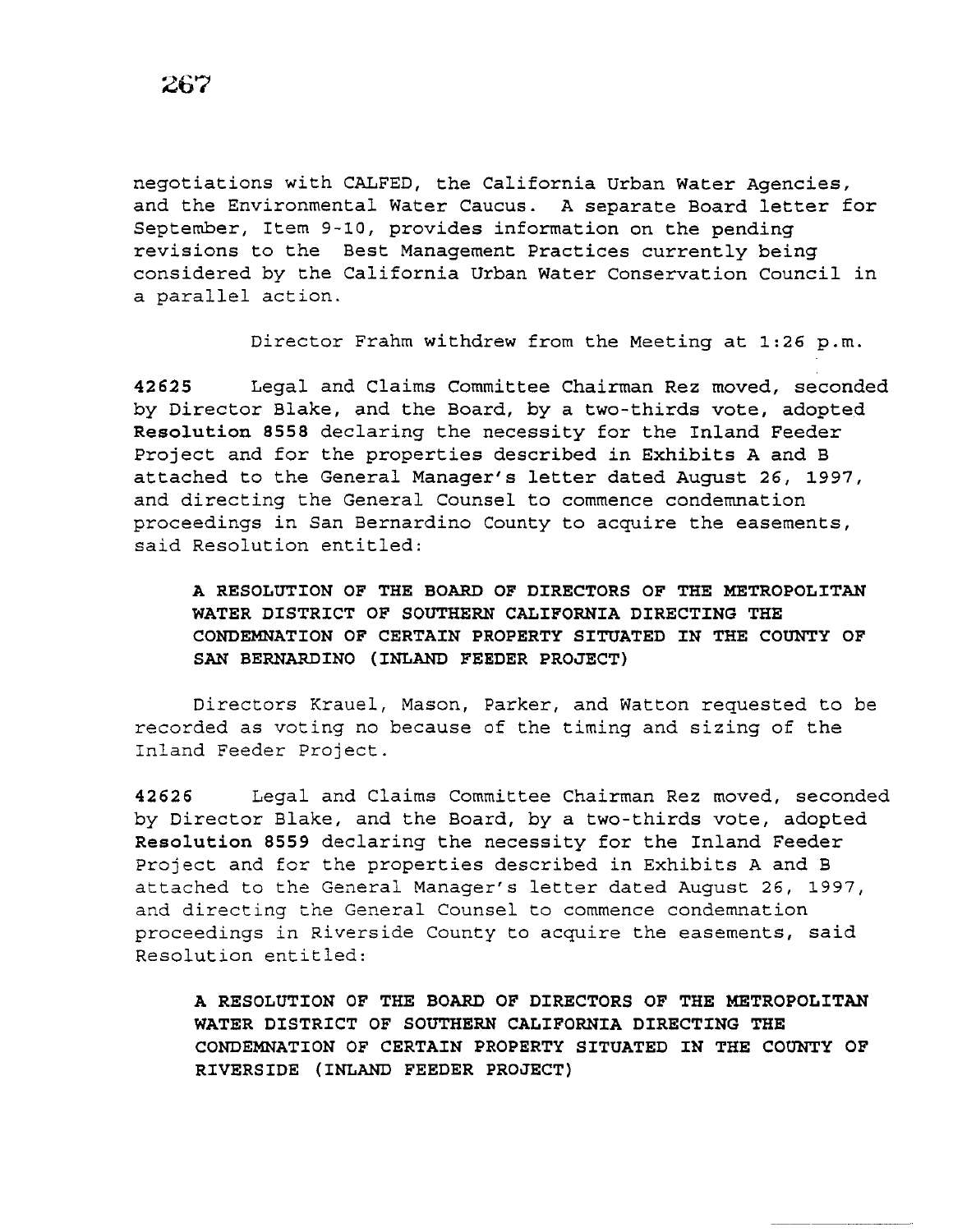Directors Krauel, Mason, Parker, and Watton requested to be recorded as voting no because of the timing and sizing of the Inland Feeder Project.

42627 Special Committee on Real Property Management Chairman King moved, seconded by Director Blake and carried, authorizing the General Manager to acquire Parcel No. 144-001-811 owned by Robert A. Engel, for the Eastside Reservoir Project, as set forth in the General Manager's confidential letter dated August 19; 1997.

42628 Special Committee on Real Property Management Chairman King moved, seconded by Director Blake and carried, authorizing the General Manager to acquire Parcel No. 144-001-817 owned by Robert W. Day and Lynn J. Day, for the Eastside Reservoir Project, as set forth in the General Manager's confidential letter dated August 19, 1997.

42629 Budget and Finance Committee Chairman Blake moved, seconded by Engineering and Operations Committee Chairman Miller and carried, authorizing (1) Appropriation No. 15311 in the amount of \$1,150,000 from the Pay-As-You-Go Fund to finance the acquisition of the Bachelor Mountain property in Riverside County for a communications facility; (2) the General Manager to purchase the Bachelor Mountain property consisting of 315 acres of vacant land for the sum of \$1,100,000 plus closing costs; and (3) the General Manager to enter into an agreement with the Reserve Management Committee of the Southwestern Riverside County Multi-Species Reserve to contribute to the acquisition of a portion of the Bachelor Mountain property for inclusion in the Reserve at the price per acre paid by Metropolitan, as set forth in the General Manager's letter dated August 25, 1997.

42630 Committee on Legislation Chairman Pace moved, seconded by Director Blake and carried, expressing opposition to Assembly Bill 940 (Miller-Mazzoni), which would limit payment retentions on all public works contracts to a maximum five (5) percent of progress payments, as set forth in the General Counsel's letter dated September 4, 1997.

Director Castro requested to be recorded as abstaining.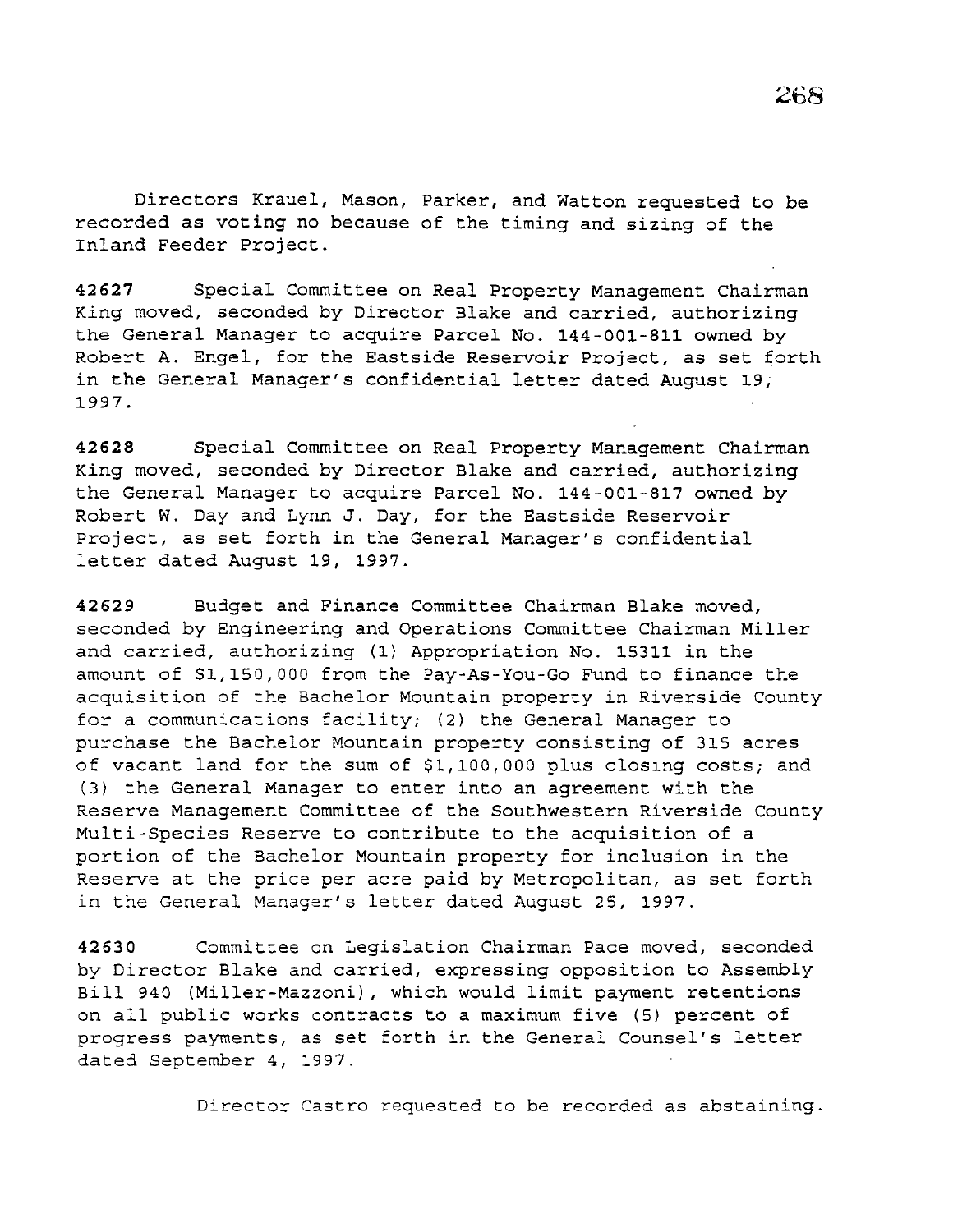42631 Vice Chairman Barker moved, seconded by Director Blake and carried, amending Administrative Code Sections 2401(a), 2570, and 2590(a) as set forth in Attachment A to the General Counsel's letter dated September 4, 1997, to increase the membership of the Committee on Legislation to 22 members, and the membership of both the Special Committee on Real Property Management and the Electric Industry Restructuring Ad Hoc Committee to fifteen.

42632 Vice Chairman Barker moved, seconded by Board Secretary Murph and carried, approving the committee assignments recommended by the Executive Committee of Directors Barbosa and Dymally to the Committee on Legislation, and Directors Barbosa, Little, and Wright to the Special Committee on Real Property Management.

42633 The following listed communications were submitted for the information of the Board:

- a. Report of the General Manager on the operating data for the month of July, dated August 19, 1997.
- b. Report of the General Counsel on the activities of the Legal Department for the month of August, dated August 29, 1997.
- c. Report of the Auditor on the activities of the Audit Department for the month of August, dated August 29, 1997.
- d. Letter of the General Manager dated August 27, 1997, transmitting the Executive Financial Summary for the month of July.
- e. Letter of the General Manager dated August 25, 1997, reporting on the In Concert with the Environment Program.
- f. Letter of the General Manager dated August 25, 1997, reporting on cost trends.